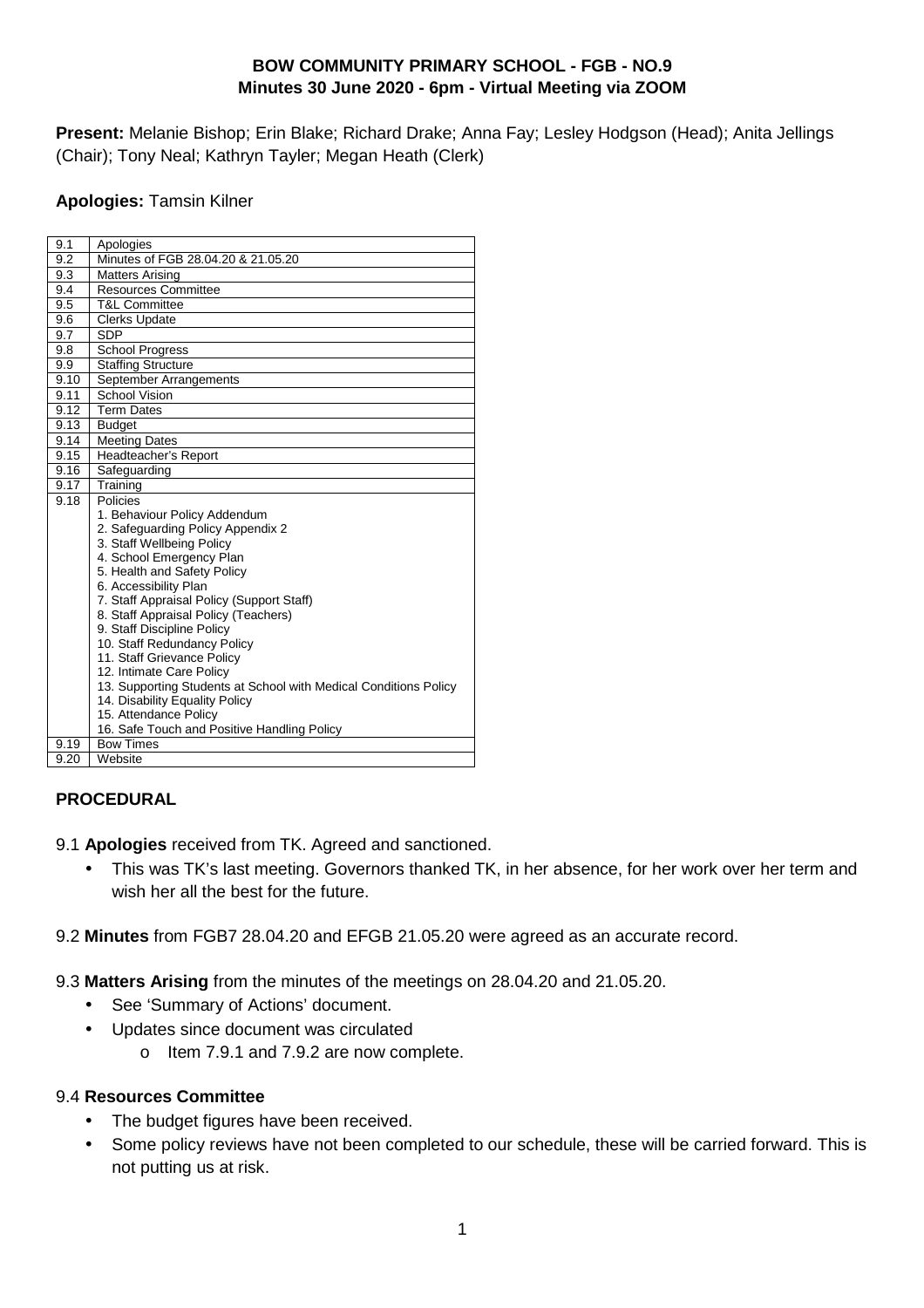- The window and door replacement is going ahead, They measured up last week and hope to install in October. The quotation received was £60,000. DCC will pay for this.
- The COVID risk assessments have been updated a couple of times since the meeting.
- The swimming pool will not be opening this year.

# 9.5 **T&L Committee**

- The school progress data is to be reviewed by FGB, it is on the agenda (item 9.8).
- AF has contacted Bow Garden Centre regarding the school notice board to be placed there.

# 9.6 **Clerks Update**

- MH virtually attended the Babcock 'Clerks Update' this morning. Key points include:
	- o New Keeping Children Safe in Education document to be published in September 2020, governors need to be aware of the following, "Governing boards should ensure that they have clear systems and processes in place for identifying possible mental health problems…".
	- o The RAG rated safeguarding risk assessments are to be kept live/under constant review.
	- o RSHE DfE has stated that this is statutory from September, however they have stated that due to the COVID situation schools can have until the summer term 2021 to implement it.
	- o Governors are to be prepared for an increase in parental complaints. All governors are to make sure they are familiar with the 'Complaints Procedure'.
	- o Staff wellbeing governing boards must ensure they are grateful to staff. It was noted that the governors provided staff with 'Gold Bars' with an attached thank you note earlier this term.
	- o Headteacher and staff appraisals need altering to take the COVID situation into account.
	- o New risk assessments for September opening need to be agreed by FGB.
	- o Lettings Policy schools are being asked to potentially open for outside organisations. DCC are publishing an appendix on Friday.
	- o Virtual meetings emphasis on confidentiality and consider how we will return to 'normal'.
	- o The minutes must be signed by the meeting chair. MH will print them and obtain signatures at the next face to face meeting.
- MH established that there have been no changes to governor business interests.
- Clerks appraisal happened last week. This was a positive experience. MH will be in touch with governors individually in order to compile a tailored annual cycle.
- MH will be attending the school next week to catch up on printing/filing, governors are to ask if they require anything specific from this visit.
	- MH thanked all the governors for their ongoing support.

# **ACTION: 1. MH to circulate a report containing more detail from the Clerks Update**

### **2. MH to send KT any safeguarding related material from the Clerks Update.**

# **STRATEGIC PLANNING**

# 9.7 **SDP**

- The effect of COVID restrictions on the SDP was discussed at T&L 3. LH explained at this meeting how she is intending to roll over this year's SDP, with a few minor amendments.
- The figures show that many children were close to meeting their targets at the end of the Spring term. They were expected to meet them by the end of the Summer term. However, the COVID situation has drastically affected this. A significant number are going to miss their targets.
- Specific targets will be created following the September assessments.
	- Governors asked if vocabulary and numeracy can be rolled out to parents.
		- o LH explained that staff training in these areas is currently incomplete.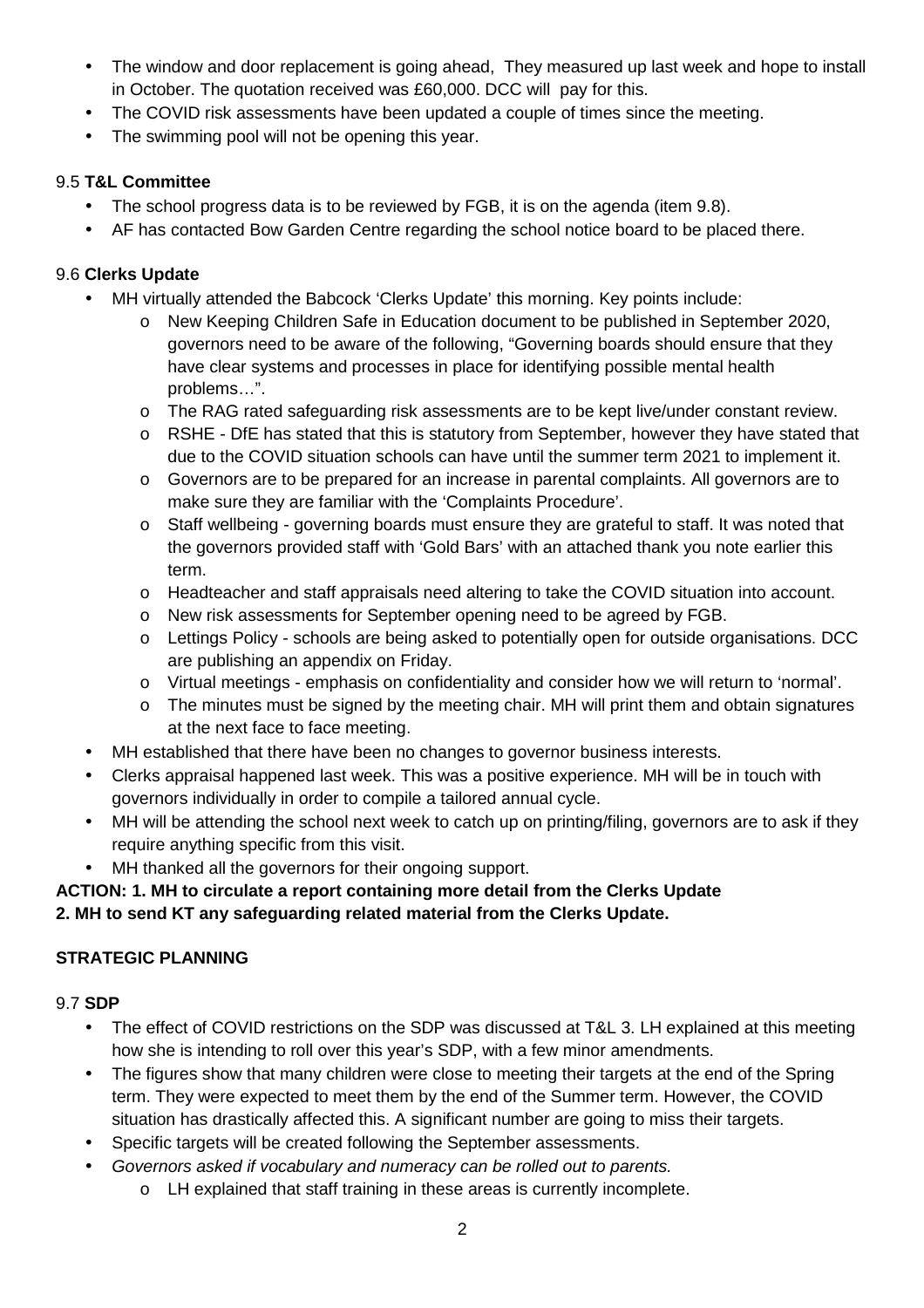$\circ$  They are intending to ask parents for information to bring into the classroom. For example, highlighting specific words that were not understood when reading at home, to extend pupil vocabulary and parental engagement.

# 9.8 **School Progress**

- Referring to 'Governor Whole School COVID Data' document.
- This information shows us estimated pupil slippage within year groups.
- Year 5 and 6 have a small amount of slippage. The percentages represent a small number of pupils for each area. This is due to their age and ability to learn independently.
- Year 4 has a small amount of slippage.
- Year 3 has the greatest amount of slippage. This is due to the fact that they have had less time in school, learning has not fully embedded and they had and a very disruptive year last year. This particular cohort are not as independent as the older children, partly due to age, largely due to the huge amount of need within the class.
- Governors about the poor achievement for the year 3 class in the Spring term.
	- $\circ$  LH explained how last year the pupils in the current year 3 were split over 2 different classes. A majority of them were in a class which had multiple teachers over the course of the year and many disruptions.
	- o There is an unprecedented number of SEND pupils in this year.
	- o The Hares team have been working hard to overcome the poor starting point for many of the pupils at the start of the year..
- Year 3 should not work only on core subjects to seek to close the gap. The school is intending to mix creative subjects with the core subjects to help with concerns around pupil mental health and wellbeing.
- Governors stated how they share LHs concerns for year 3.
- Governors asked what degree of certainty can be placed on the data in this report.
	- o LH explained that it is difficult to assess. Parents are not trained teachers and many are struggling.
- Governors asked if the pupils who have slipped in year 1 will be able to recover well.
	- o LH explained how the pupils lower down the school will be able to recover more effectively. They should make up any losses within 2-3 years.
	- o Year 3 is the biggest concern as they have less time left in school. They are a very mixed ability class with mixed personal circumstances. Many have EHCPs and/or SEND.
	- o Years 4 and 5 should pick up due to less slippage.
	- o Year 6 have essentially finished. They are doing a lot of work around mental health and PSHE.
- Governors stated that the data in this document is largely speculative, we need concrete data.
- The whole school is going to drop the rolling programme for at the least the first half of the Autumn term. This time will be focusing on 'changes' in order to ease the pupils back into school, which will cover all areas of the curriculum.
- Governors asked if this report will go to County.
	- o LH explained how this does not go to County, although distributed by them, this report will go to the schools that the year 6s will be attending from September.
- Children who were working above 'age related expectations' (ARE) and have slipped are expected to have slipped to be at ARE. The higher achieving pupils will still be challenged however on return to school.
- Mental health needs to be addressed before the catch up starts.
- Governors questioned if the SENDCo hour increase (mentioned in the Headteachers Report) is enough.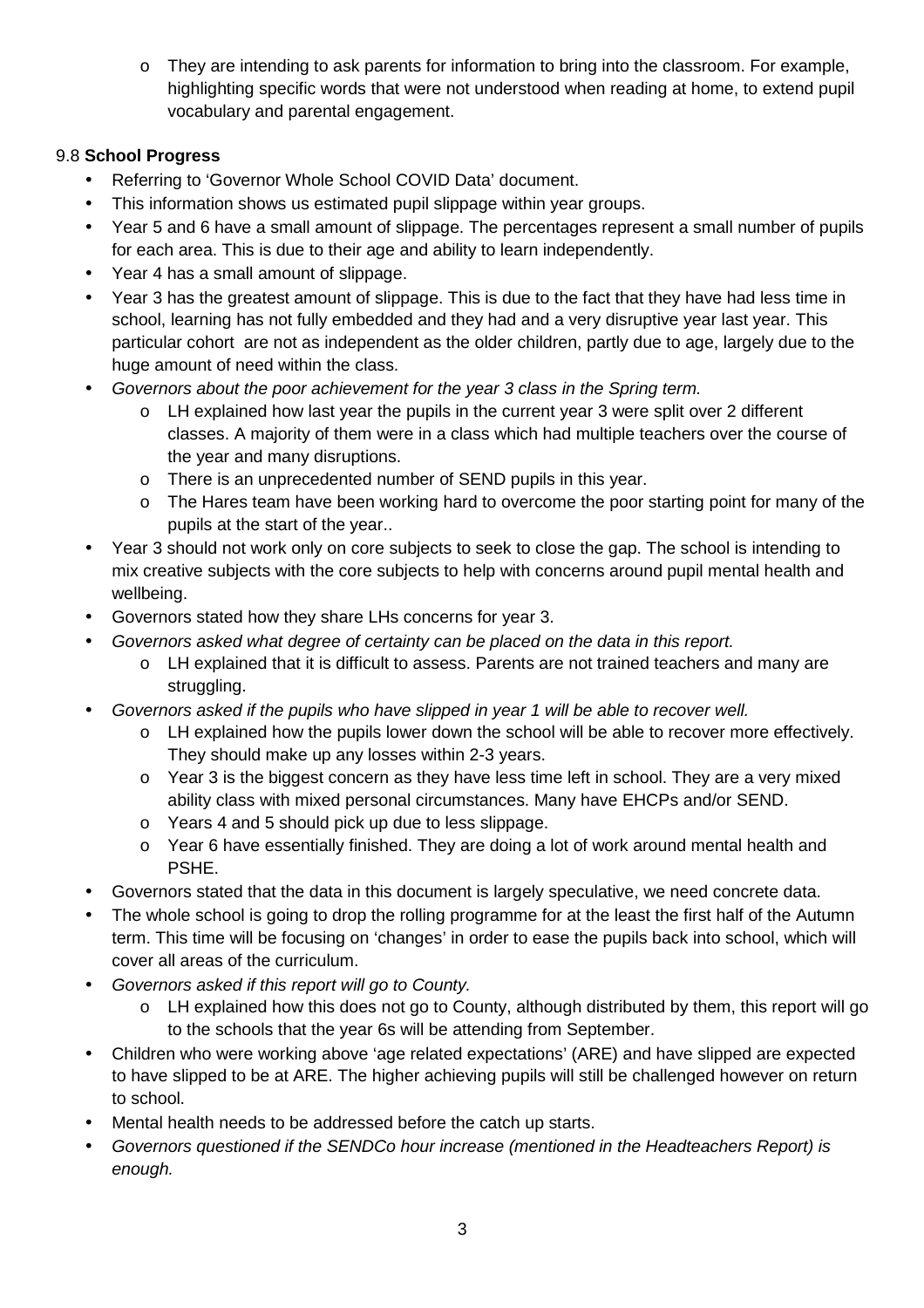- o LH explained that it is not. There is 'Emotional Logic' training happening at the beginning of September. This underpins the RSHE curriculum and will give staff the tools to support pupils with minor anxieties.
- Governors thanked LH for her continuing hard work.

# 9.9 **Staffing Structure**

- The Headteachers Report states that there are 2 newly recruited 1:1 TAs and an increase in the SENDCo's hours.
- Governors asked if there were going to be any other changes to the staffing structure.
	- o LH explained that there are no further changes. The teachers will be staying the same.
	- o The TA increase comes from EHCP funding, however the school has to pay £6000 towards each EHCP. Currently £48,000 of the school's budget is going towards EHCP support.
	- o There are a further 3 EHCPs currently in progress. More TAs will be required in the future.
- Governors asked if all of these changes are included in the budget figures.
	- o LH explained that the new TAs are but the increase in the SENDCo's hours are not.
- Governors asked if the SENDCo's COVID cost could be put in a different 'pot'.
	- o LH explained that they had intended to claim under COVID-19 expenses, however this is not the case. They will put the hour increase through the SEND 'pot' to ensure identification of the costs of SEND
- Governors asked if there was any indication how the government is proposing to help with the extra support being offered.
	- o LH explained that the government assistance is the equivalent of £90 per pupil which equals approximately 3 hours of teaching.
	- o They hope to group together children of similar abilities to increase these (for example, have 6 children with 18 hours of support).

# **ACTION: LH to assist AJ in creating an updated staffing structure table for governors.**

### 9.10 **September Arrangements**

- Governors stated the importance of supporting the school and LH.
- Uncertainty and practicalities are the biggest concern.
- The classrooms will need reconfiguring to fit everyone in.
- Reception children will not be able to socially distance from each other/staff.
- Increased handwashing currently takes a total of approximately 1 hour a day. With extra pupils back this time will increase.
- Governors asked if they could use hand gel dispensers instead to save time.
	- o LH explained that the guidance states it has to be proper hand washing in order to efficiently remove potential virus.
- There are concerns over needing to maintain class bubbles during the winter at break and lunchtimes. The field cannot be used in bad weather, there will not be enough room to adequately distance bubbles on the playgrounds.
- Items missing from the report the school has now received a G-Suite. LH and Chris Johnson have been sorting this out with the Chrome Books themselves. They hope year 6s will get a chance to use these before the end of term.
- Governors asked if they could get a local IT expert to do this for free, in order to save LH some time.
	- o LH said that they have used local IT experts before but the platform was too big for them.
- Governors asked if pupils number were likely to change.
	- o LH explained that she has received a few enquiries but nothing concrete as of yet.

### 9.11 **School Vision**

This will remain unchanged.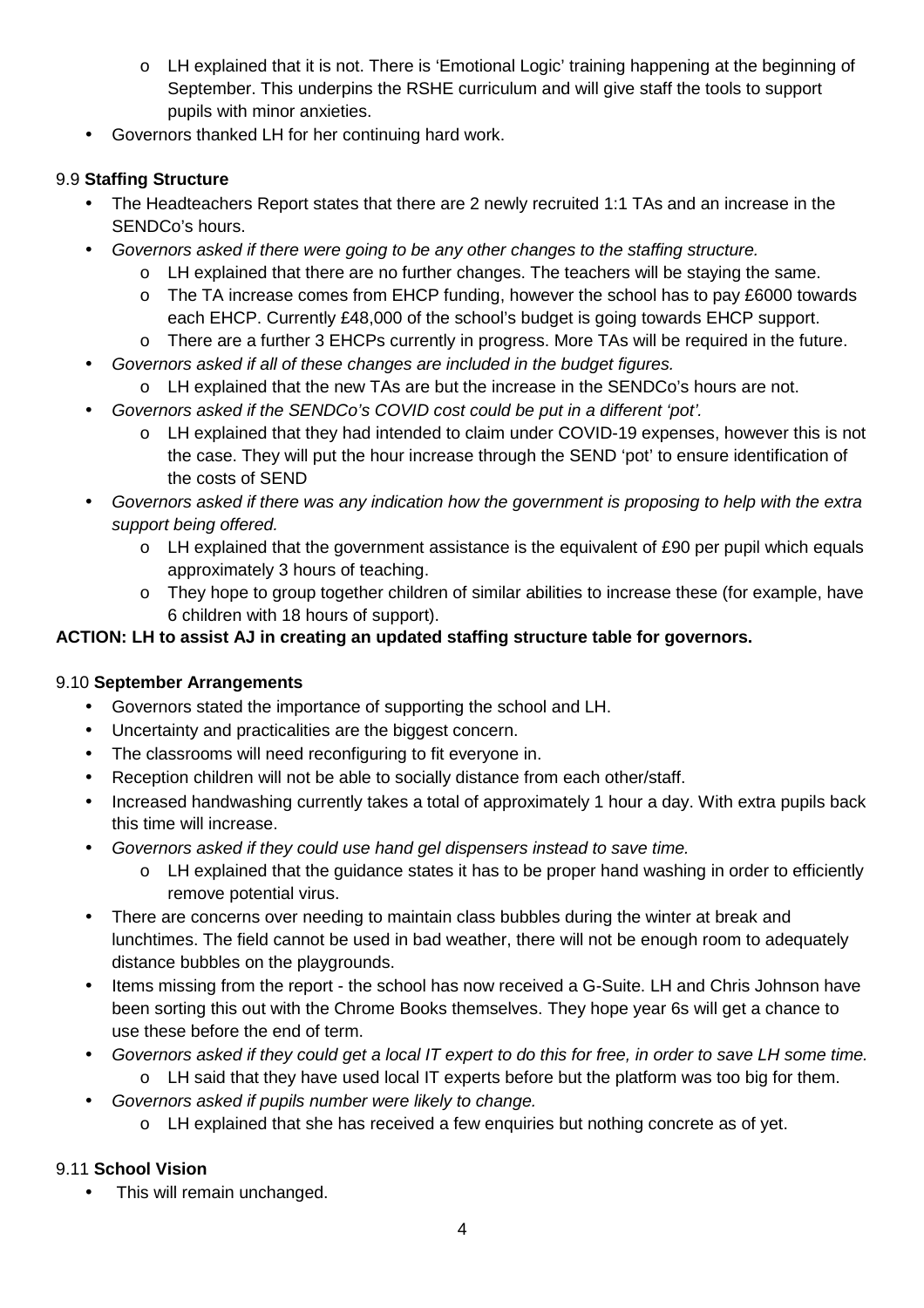#### 9.12 **Term Dates**

The term dates for 2021-2022 have not been issued from County yet.

**ACTION: MH to add 'Term Dates' for 2021-2022 to FGB1 agenda.** 

# **STATUTORY REPORTING AND ACCOUNTABILITY**

### 9.13 **Budget**

- There is a £76,000 carry forward.
- Governors have all received a copy of the FRS Report.
- Everything is currently running OK. COVID claims are not as they first appeared. Not everything is covered. There is enough of a cushion from our carry over to cover these extra costs.
- Final figures will be received next week. TN will circulate any concerns around governors.
- Staff costs are approx. 75% of the total budget. This is not unusual.
- There are no irrecoverable debts/disposal of equipment to report.

FRS Report - Agreed by ALL.

# 9.14 **Meeting Dates**

- Governors agreed to keep T&L meetings to Friday afternoons.
- The possibility of having some ZOOM meetings once normal practise resumes was discussed, particularly for mid-winter meetings
- ZOOM is currently free, however, when this stops being the case it is something the school intends to keep. It has proved valuable over many areas and many staff intend to continue using it.

# 9.15 **Headteacher's Report**

• This item has been covered throughout the items so far.

# 9.16 **Safeguarding**

- There has been no safeguarding learning walk due to COVID restrictions.
- The points raised from the February report are not relevant during the current situation.
- KT is going to attend the staff safeguarding in September and report back key items to FGB1.
- Points raised from the February report will be revisited when appropriate.
- Governors discussed the fire logs and safeguarding logs which have not been signed due to COVID restrictions.
	- o It was agreed that these will be signed when restrictions have eased.
- Governors thanked both LH and the SENDCo for their continued hard work.

# **ACTION: MH to send learning walk report to LH.**

### 9.17 **Training**

- Governors were asked if they had any reflections on the way in which the board takes advantage of training.
	- o Governors stated how it increases their confidence.
	- $\circ$  Governors discussed the need for a recruitment checklist, to include giving an overview into their area of responsibility.
	- o The idea of a 'buddy governor' for new recruits was discussed.
	- o The clerk reminded everyone that they can ask her if they need any information/assistance.

# 9.18 **Policies**

# 9.18.1 **Behaviour Policy Addendum**

Proposed by TN. Seconded by KT. Agreed by ALL.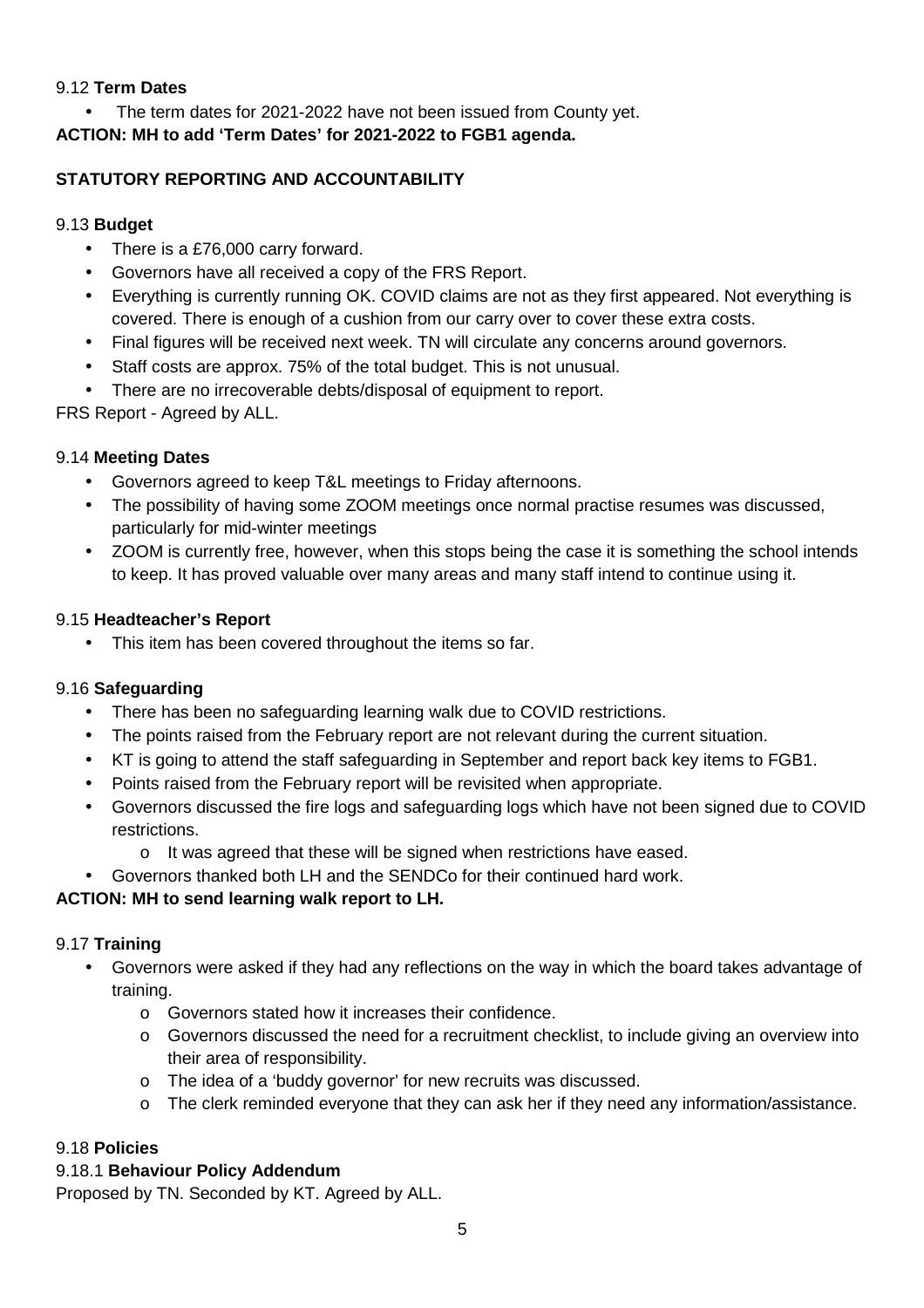### 9.18.2 **Safeguarding Policy Appendix 2**

Proposed by EB. Seconded by KT. Agreed by ALL.

#### 9.18.3 **Staff Wellbeing Policy**

Proposed by MB. Seconded by EB. Agreed by ALL.

#### 9.18.4 **School Emergency Plan;** 9.18.5 **Health and Safety Policy;** 9.18.6 **Accessibility Plan**

- Carried forward.
- The accessibility plan is a two-part document. The copy RD has is the curriculum side which is LH's responsibility.

### 9.18.7 **Staff Appraisal Policy (Support Staff);** 9.18.8 **Staff Appraisal Policy (Teachers)**

• Both updated versions from DCC.

Proposed by TN. Seconded by KT. Agreed by ALL.

#### 9.18.9 **Staff Discipline Policy;** 9.18.10 **Staff Redundancy Policy;** 9.18.11 **Staff Grievance Policy**

• There are no changes to any of these policies.

Proposed by TN. Seconded by RD. Agreed by ALL.

**ACTION: MH to upload most recent version of Staff Discipline Policy to 'Back Room' of website.** 

### 9.18.12 **Intimate Care Policy;** 9.18.13 **Supporting Students at School with Medical Conditions Policy**

- Both of these policies should be under LH, not KT.
	- Carried forward.

#### 9.18.14 **Disability Equality Policy;**

• Carried forward.

#### 9.18.15 **Attendance Policy**

- There are no changes to this policy.
- Arrangements for September are still unclear.

Proposed by AF. Seconded by TN. Agreed by ALL.

#### 9.18.16 **Safe Touch and Positive Handling Policy**

• Carried forward.

#### **ACTION: MH to add carried forward policies to FGB1 agenda.**

### **COMMUNITIES AND COMMUNICATION**

#### 9.19 **Bow Times**

• Advertisement for more governors.

#### 9.20 **Website**

Updated policies to go on backroom and policy page.

#### **ACTION: ALL governors to check their area of the school website for compliance and to report any issues to MH.**

#### AOB **Staff Thanks**

• AF, staff governor, thanked governors for the 'Gold Bar' gift from governors to all staff. Staff were reportedly very pleased with them.